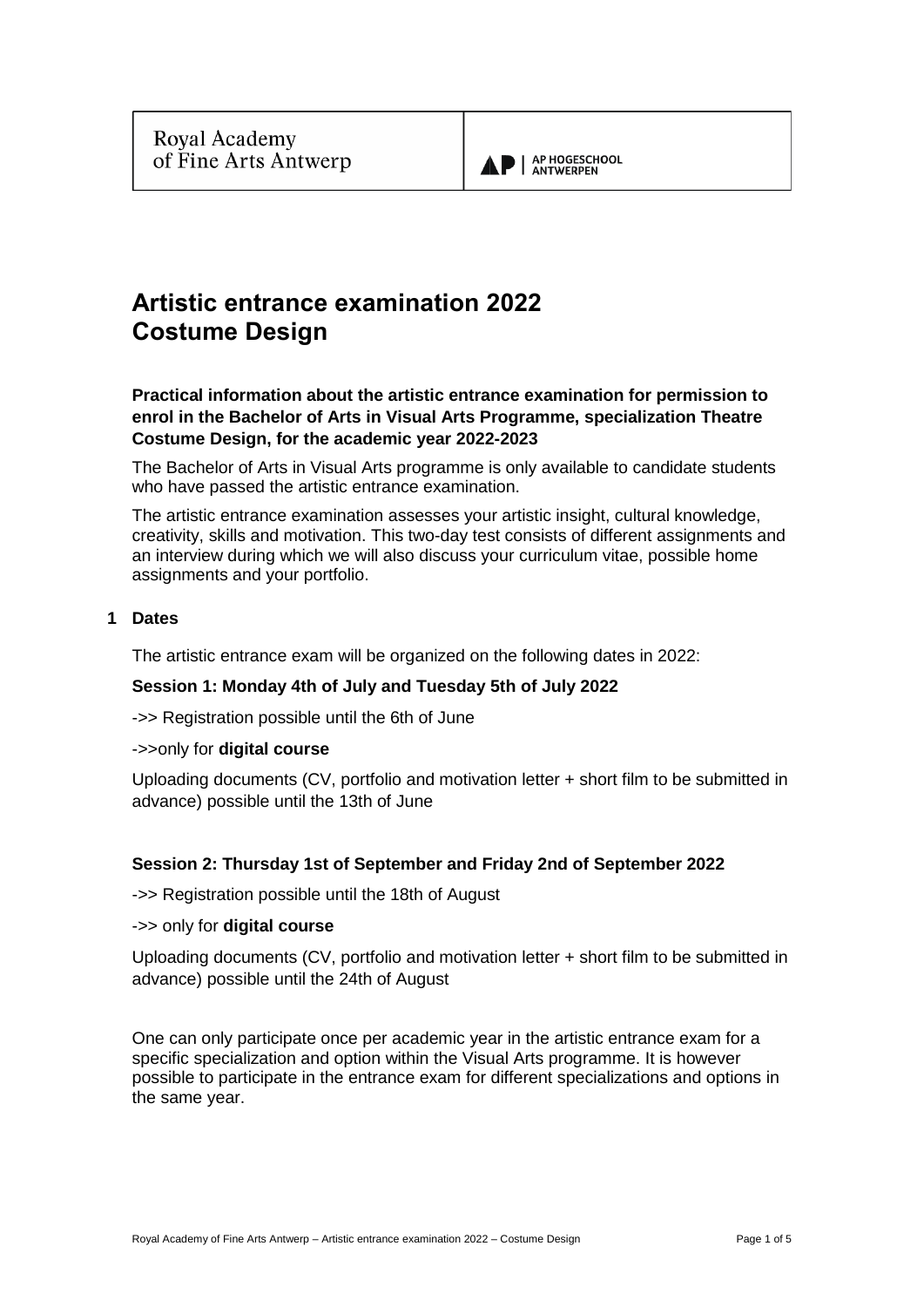# **1.1 IMPORTANT NOTE FOR CANDIDATES OUTSIDE THE EEA**

Candidate students from outside the EEA are strongly advised to take part in the artistic entrance exam in July. Candidate students from outside the EEA must submit their application for a student visa as soon as possible after they have passed the artistic admission test. Only then can they obtain the necessary visa in time to attend classes from the start of the academic year and gain the necessary access to the Academy's buildings and facilities.

# **2 Registration and payment**

You can register for an artistic entrance exam online, on [https://inschrijven.ap.be.](https://inschrijven.ap.be/?Academiejaar=2020-21&SoortOpleiding=2&Taal=2) In order to participate in an artistic entrance exam, **you must pay a non-refundable** administrative fee of 25 euros, to be paid in advance, during the online registration.

We would like to receive your payment no later than:

**Session 1:** Tuesday, June 7

**Session 2:** Friday, August 19

*->Please note that your payment may take a few days to arrive so be sure to bring your payment in good time!!!*

## **3 Practical information:** session 1

You will be able to take the artistic entrance exam and the interview digitally or physically.

Please indicate your preference (digital or physical) + department by e-mail BEFORE 13 June.

E-mail: [academie@ap.be](mailto:academie@ap.be)

The artistic entrance exam for a Bachelor in Costume Design will be in 2 parts.

Part 1: submitting documents (CV, portfolio and motivation letter)

Did you pass part 1?

->Part 2: artistic assignment and interview

# **3.1 PART 1 (DIGITAL + PHYSICAL)**

1 CV indicating the studies carried out.

2 Letter of motivation with a very clear indication of why you choose this specialization.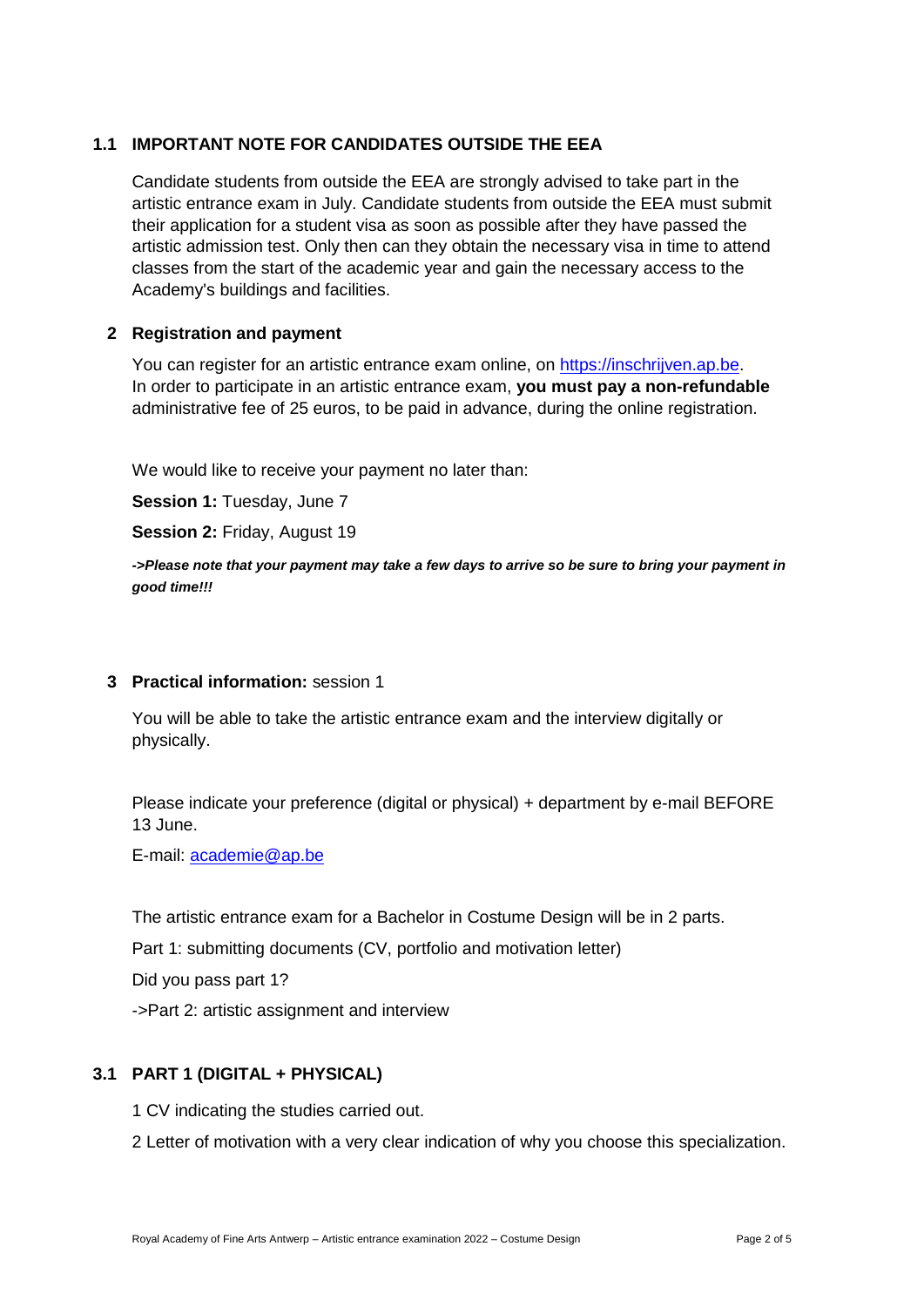## 3 Portfolio

- 4 Short Film (see item 4.)
	- **→** Merge your CV, motivation letter and portfolio in one file (PDF)
	- $\rightarrow$  Upload your short film in MP4
	- ➔ File name: use your personal name, so that we know to whom it belongs. Example filename : name\_familyname\_portfolio\_en.pdf
	- ➔ Upload your files via the link that will be sent to you by e-mail
	- **→** Submitting possible until June 13

# **The link where you can upload your files (CV, portfolio and motivation letter) will be sent to you by e-mail.**

## **3.1.1 Results Portfolio**

Friday the 24<sup>th</sup> of June 2021: you will be notified if you passed your portfolio and receive further information regarding the assignments admission test and interview by e-mail.

## **3.2 PART 2 DIGITAL:** course of this this 2-day test

Day 1 Assignment: Monday 4<sup>th</sup> of July

The assignments are further explained during a general information moment. This is done via Teams or Skype. You will receive an invitation.

The assignments are shared at 9:00 GMT + 2 hours via the link.

- ➔ These assignments are submitted before 23:59 GMT + 2 hours on **Day 2** (July 5) of the admission test via the link.
- ➔ Upload your assignment in PDF or JPG

## **NECESSARY:**

- -Patternmaking-paper
- -Newspaper
- -Brown Craft paper
- -Adhesive tape
- -Drawing materials

**Day 1 or Day 2** Interview: Monday the 4<sup>th</sup> of July or Tuesday the 5<sup>th</sup> of July

The committee will give you an appointment by e-mail.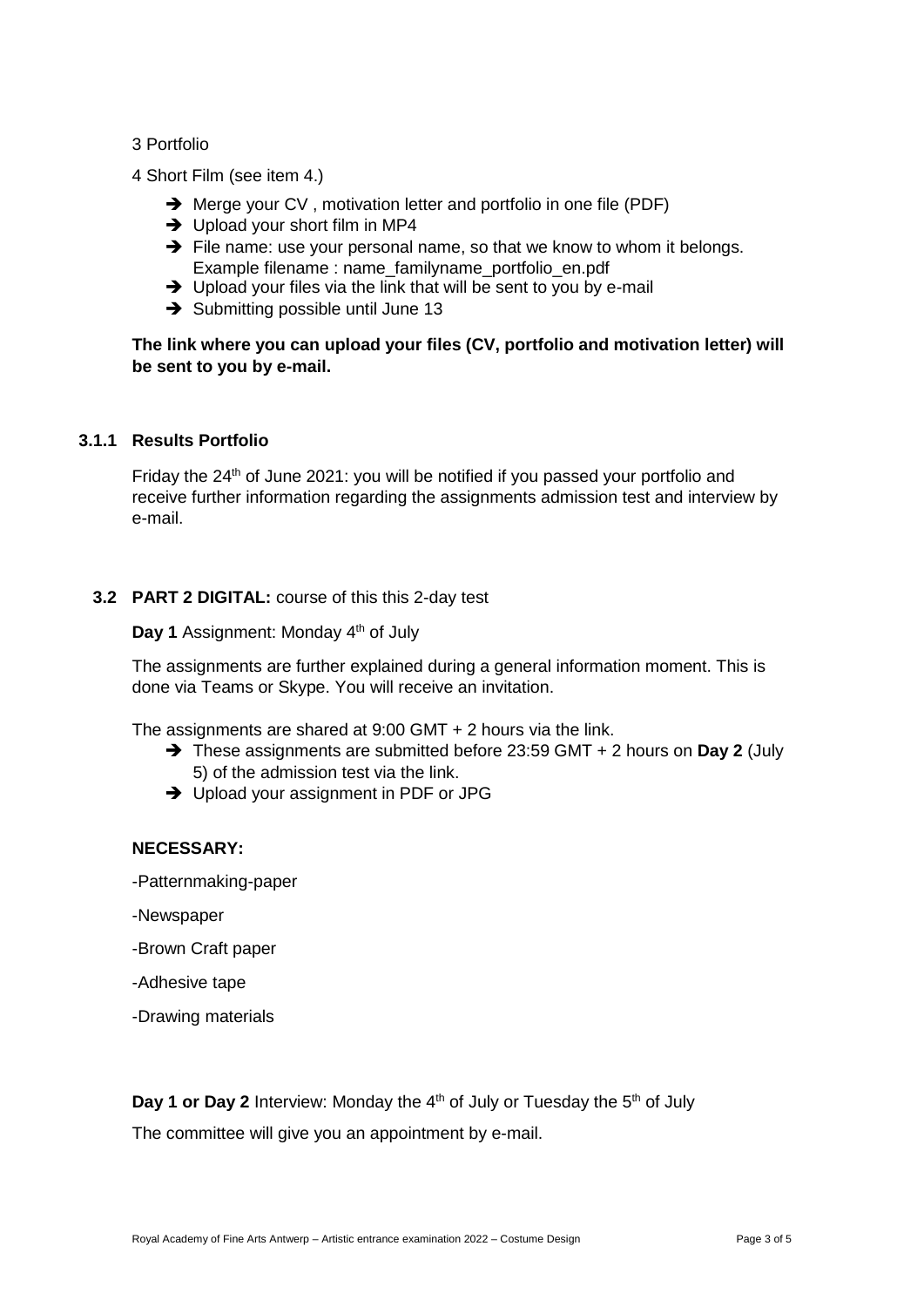The interview will take place with the e-mail address entered in your webregistration via Skype. If you want to use a different e-mail address or you want to do the interview via Teams, please let us know.

# **3.3 PART 2 PHYSICAL:** course of this 2-day test

We expect you on Monday 4 July and Tuesday 5 July at the Campus.

Further information about the content of the artistic assignment + interview time slot will be communicated to you then.

Time: 09:00 - 17:00 Location: Blindestraat 13, 2000 Antwerp

What to bring:

-Drawing material

-Portfolio, c.v. and motivation letter + short film

-Patternmaking-paper

-Newspaper

-Brown Craft paper

-Adhesive tape

# **4 Description: Portfolio, Short Film, Assignments and Interview**

## **Portfolio**

Consisting of a PDF and a short film.

**PDF**: a collection of your own work (sketches, 3D work, model drawings, free work, interesting newspaper extracts or ideas on works of art that you saw (in museums, theaters, etc).); this does not necessarily has to be related to costume, but gives an insight into your artistic activities up till now.

**Video**: an approximately 5 minute movie in which you present a selection of works from your portfolio and comment on it.

## **Assignments**

During the artistic assignment a number of practical exercises will serve to evaluate your drawing skills an insight in creating three dimensional volumes.